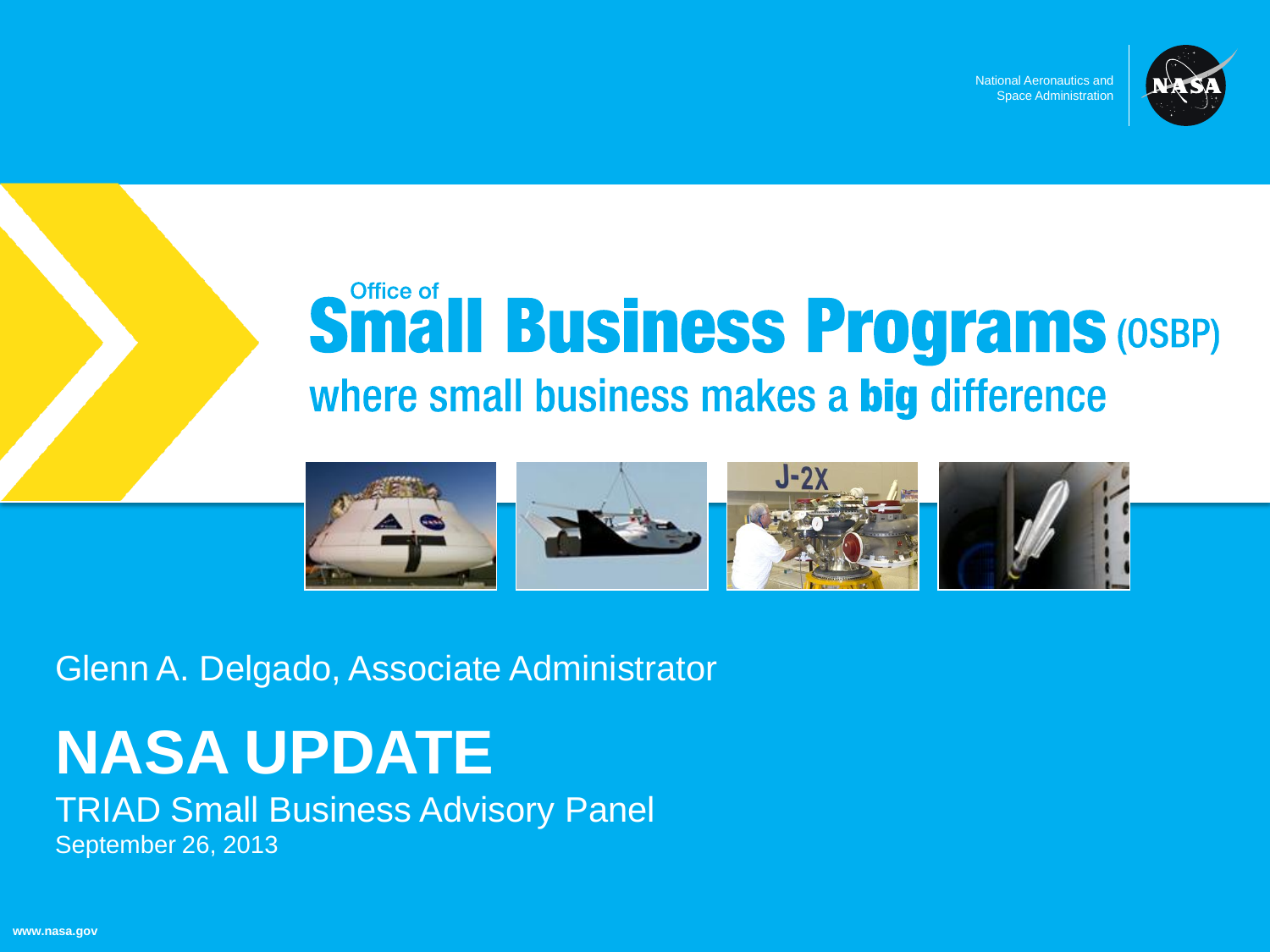#### NASA Agency Fiscal Year 2012 Prime Goals vs. Actual Percentages

**CATEGORY DOLLARS TOTAL DOLLARS** | \$13,416,337,393

Data generated November 19, 2012 from FPDS-NG.



**A**Goals **Actuals**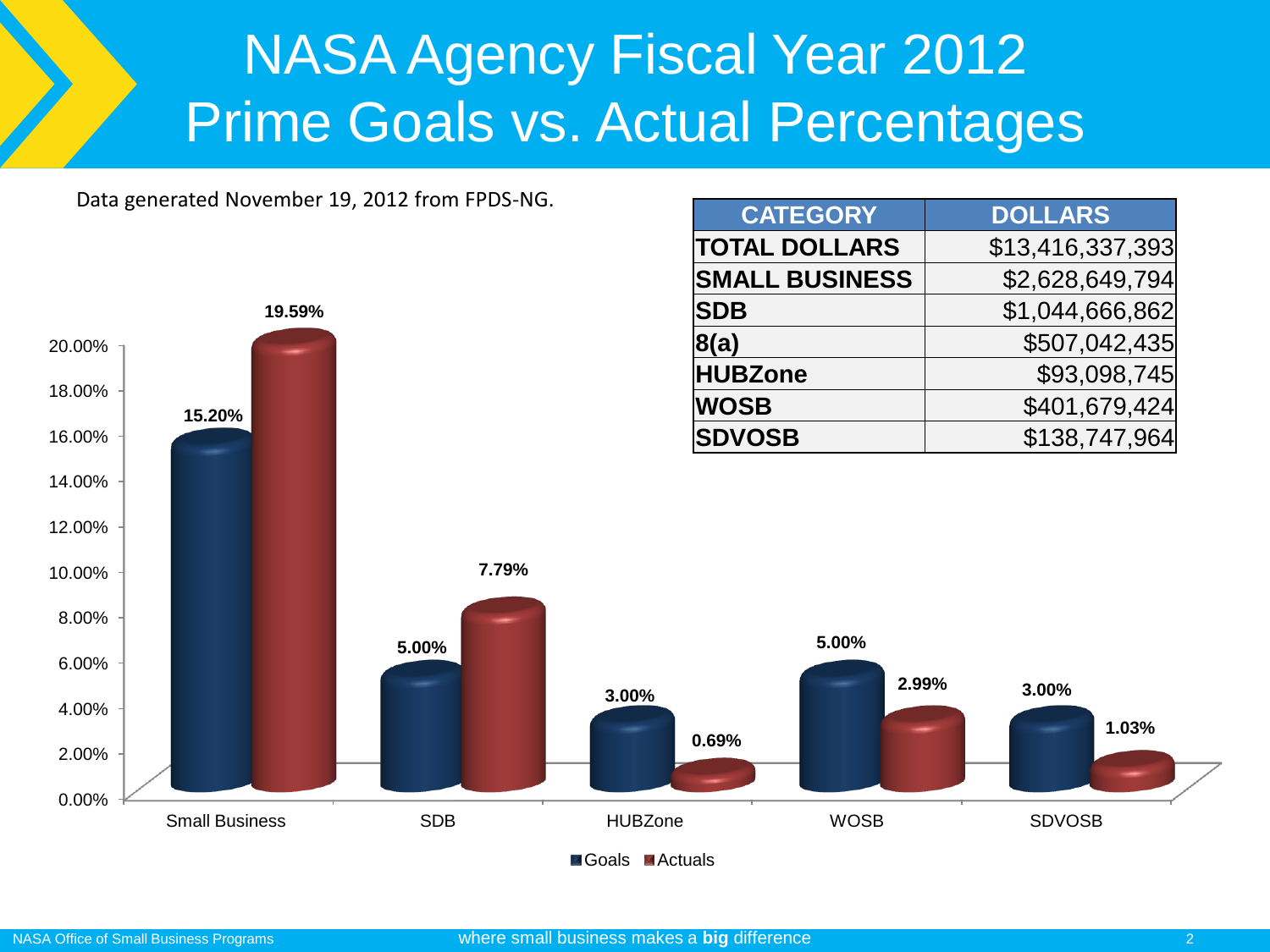#### NASA Agency August Fiscal Year 2013 Prime Goals vs. Actual Percentages

**CATEGORY DOLLARS**

Data generated September 10, 2013 from FPDS-NG.

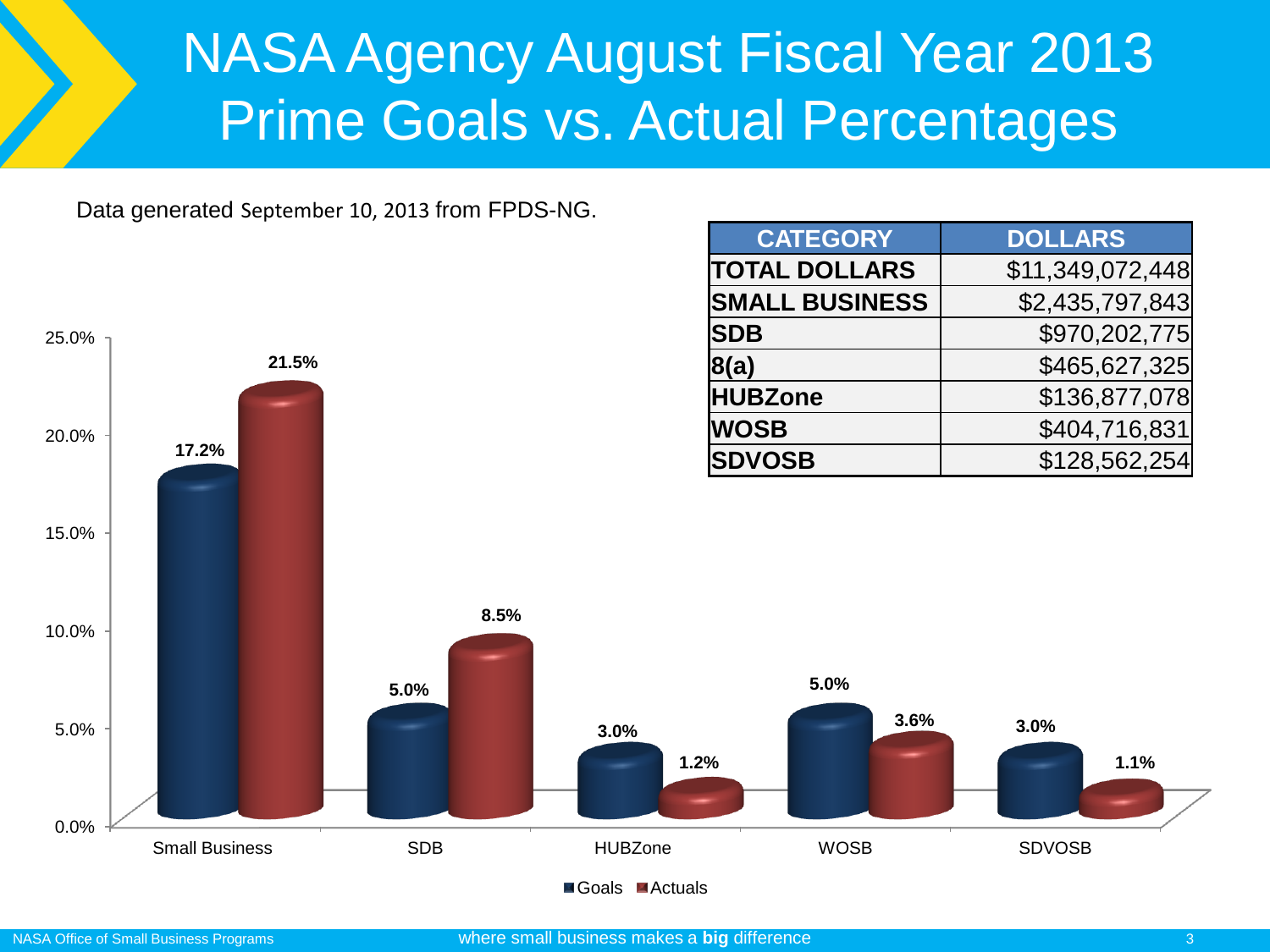- Acquisition Forecasts are posted by each Center
	- Redesigned to assist small businesses to locate NASA's future acquisitions
- Database Search Capabilities
	- Center
	- Status
	- NAICS Codes
	- Product Service Code
	- Type of Requirement
	- Value
	- Qtr. and Gov. Fiscal Year
	- Socioeconomic Preference
	- Competition
- [www.osbp.nasa.gov](http://www.osbp.nasa.gov/)

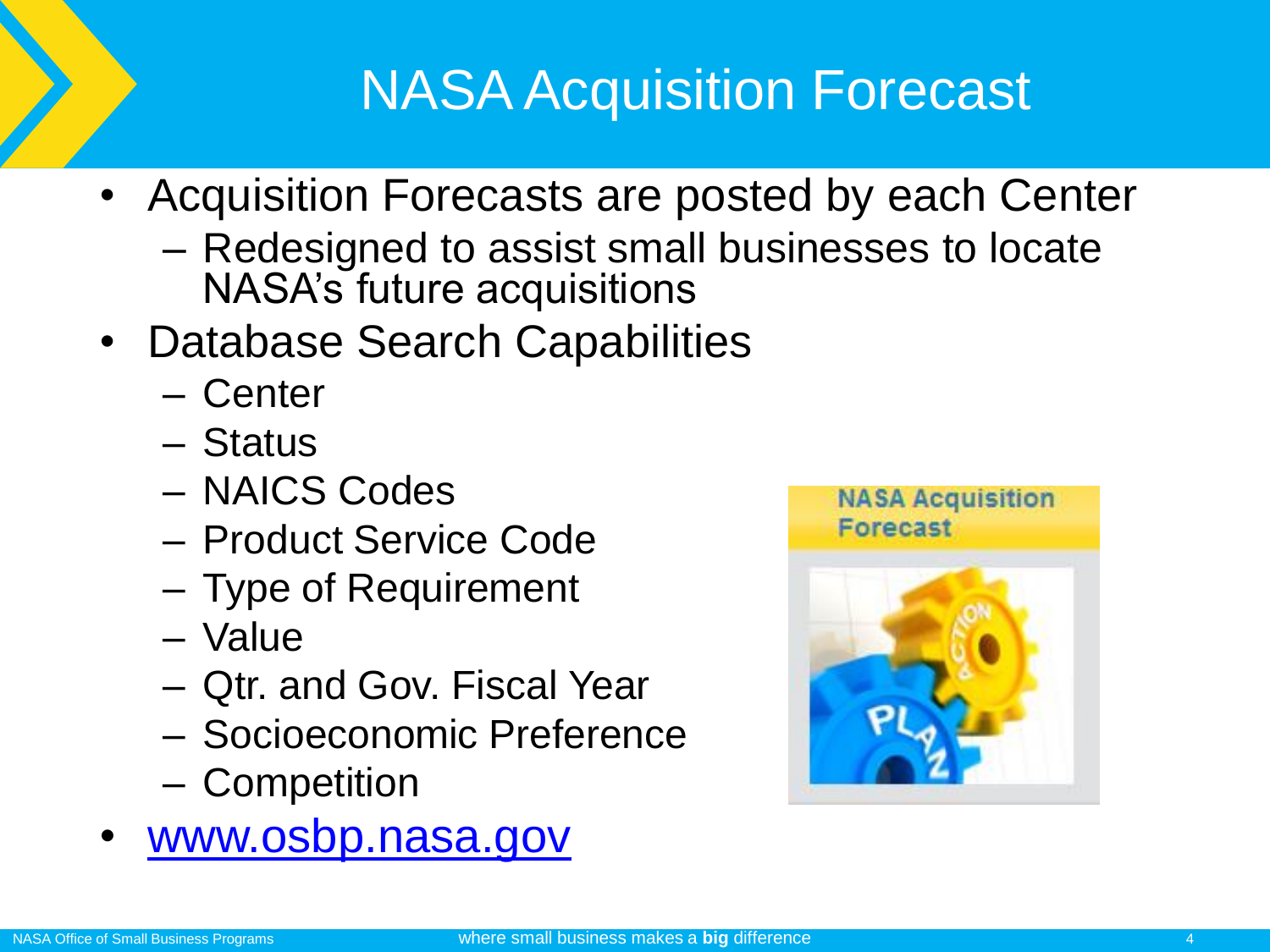- Recurring Buys
- OSBP consolidated like items from all Centers onto a single sheet for use at outreach events:
	- Information Technology
	- Environmental Remediation
	- Protective Services
	- Facilities
	- Occupational Health
	- Laboratory Services
	- Administrative Services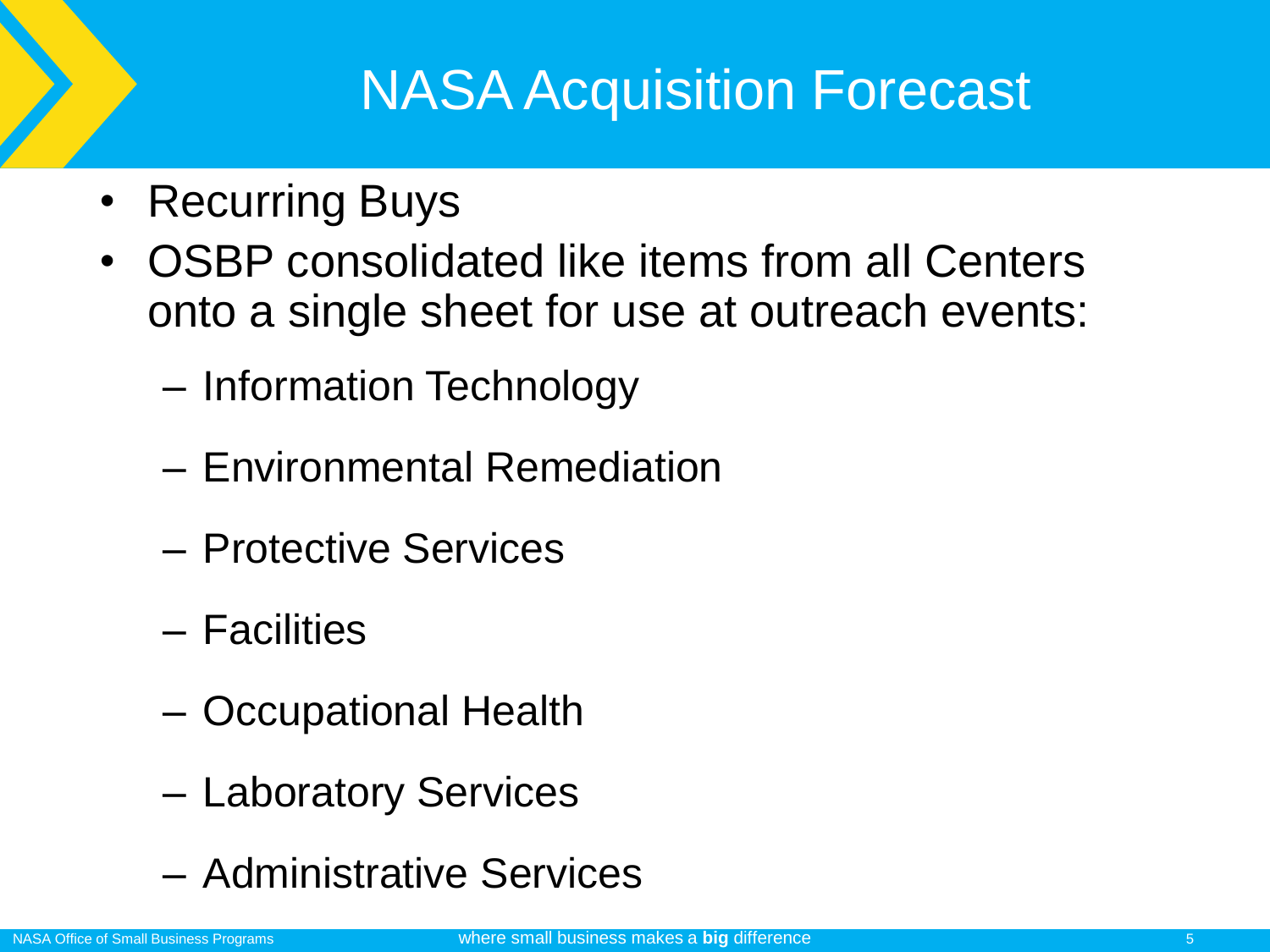| <b>NASA IT CONTRACTS</b> |              |                                                                                     |                                                     |                                                 |                                  |                                             |  |
|--------------------------|--------------|-------------------------------------------------------------------------------------|-----------------------------------------------------|-------------------------------------------------|----------------------------------|---------------------------------------------|--|
|                          | <b>LOCAL</b> |                                                                                     |                                                     |                                                 |                                  |                                             |  |
| <b>CENTER</b>            | <b>NAICS</b> | <b>CONTRACT NAME</b>                                                                | <b>CONTRACTOR NAME</b><br><b>CONTRACT#</b>          | <b>TYPE OF</b><br><b>COMPETITION</b>            | <b>POTENTIAL</b><br><b>VALUE</b> | <b>ULTIMATE CONTRACT</b><br><b>END DATE</b> |  |
| ARC                      | 541512       | ACITS-3                                                                             | ASRC Research & Technology Solutions<br>NNA13AB88C  | SB Set-Aside                                    | \$403 M                          | 8/31/2018                                   |  |
| <b>ARC</b>               | 541519       | NAS3 Supercomputing Support                                                         | <b>CSC</b><br>NNA07CA29C                            | Full & Open                                     | \$542 M                          | 7/31/2017                                   |  |
| <b>DFRC</b>              | 541710       | <b>RFESS</b>                                                                        | Arcata<br>NAS4-00047                                | SB Set-Aside                                    | \$210 M                          | 1/31/2014                                   |  |
| <b>GRC</b>               | 541519       | Professional Admininstrative Computational &<br><b>Engineering Service PACE III</b> | <b>DB Consulting Group</b><br>NNC08BA09B            | SB Set-Aside                                    | \$88M                            | 8/31/2013                                   |  |
| <b>GRC</b>               | 541519       | Software Engineering Process Improvement (SEPI)                                     | N UT Process Improvement Technologies<br>NNC07BA15B | SB Set-Aside                                    | \$7.5 M                          | 9/25/2013<br>last date to order             |  |
| HQ                       | 541512       | <b>HITTS</b>                                                                        | Digital Management Incorporated<br>NNH12CF39C       | 8(a) Competitive                                | \$177 M                          | 9/30/2017<br>last date to order             |  |
| HQ                       | 541611       | <b>IV&amp;V SWAT Group</b>                                                          | <b>Galaxy Global Corporation</b><br>NNG12VN01C      | SB Set-Aside                                    | \$5.9 M                          | 12/31/2016                                  |  |
| HQ                       | 541330       | <b>IV&amp;V Services</b>                                                            | <b>TASC</b><br>NNG12SA03C                           | Full & Open                                     | \$134 M                          | 1/31/2017                                   |  |
| HQ                       | 541519       | <b>Web Portal Services</b>                                                          | eTouch<br>NNH05CC35D                                | Competitive Task Order<br>under GSA Schedule 70 | \$114 M                          | 10/31/2013                                  |  |
| HQ                       | 512110       | Printing & Graphics Communication Support<br>Services Center (CSSC)                 | <b>Media Fusion</b><br>NNH13CH46Z                   | SB Set-Aside under<br>GSA Schedule 541          | \$23 M                           | 2/28/2014<br>last date to order             |  |
| HQ                       | 541519       | <b>Digitizing Services</b>                                                          | <b>E-Management Consultants</b><br>NNH09CF50B       | 8(a) Sole Source                                | \$3M                             | 8/20/2014                                   |  |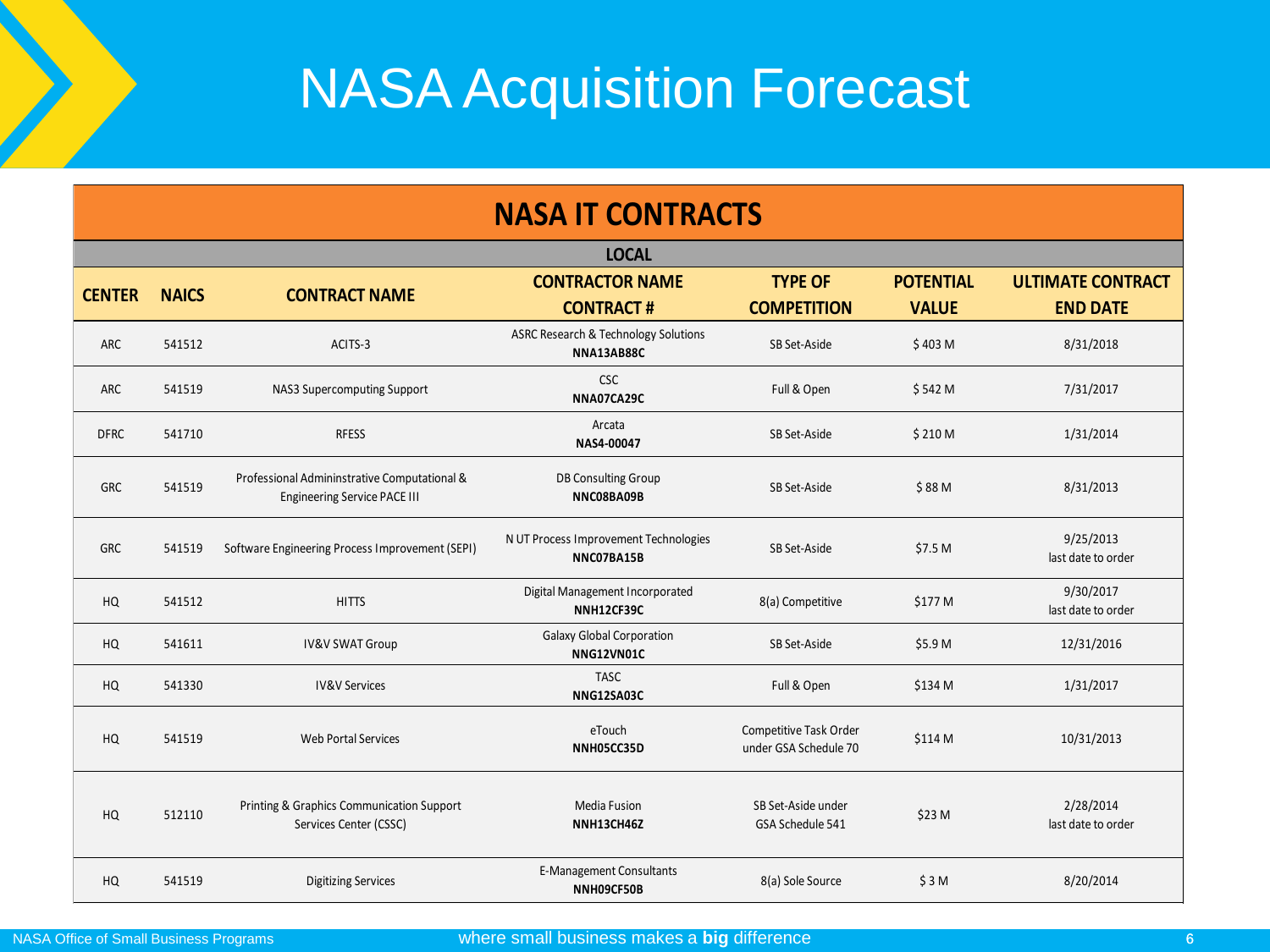#### **NASA FACILITIES CONTRACTS**

| <b>CENTER</b> | <b>NAICS</b> | <b>CONTRACT NAME</b>                                         | <b>CONTRACTOR NAME</b>                                                        | <b>TYPE OF</b>         | <b>POTENTIAL</b> |
|---------------|--------------|--------------------------------------------------------------|-------------------------------------------------------------------------------|------------------------|------------------|
|               |              |                                                              | <b>CONTRACT#</b>                                                              | <b>COMPETITION</b>     | <b>VALUE</b>     |
| <b>ARC</b>    | 561210       | <b>Business Operations and Technical Services (BOATS)</b>    | Deltha-Crtique NSS Joint Venture<br>NNA10DE58C                                | SB Set-Aside           | \$70 M           |
| <b>ARC</b>    | 561210       | <b>Facilities Maintenance Services (FMS)</b>                 | <b>IAP World Services</b><br>NNA10DF30C                                       | Full and Open          | \$102 M          |
| <b>ARC</b>    | 561210       | Aerospace Testing & Facilites O&M (ATOM)                     | Jacobs Technology<br>NNA09DB39C                                               | Full and Open          | \$201 M          |
| <b>ARC</b>    | 561210       | Logistics Management Services                                | Akima Logistics Services LLC<br><b>NNA12AC79B</b>                             | 8(a) Competitive       | \$48 M           |
| <b>ARC</b>    | 561210       | Safety, Environmental, & Medical Support Services<br>(SEMSS) | Earth Resources Technology<br>NNA13AA12B                                      | SB Set-Aside           | \$55 M           |
| <b>DFRC</b>   | 561210       | Facilities Operations and Maintenance Services               | Consolidated Engineering Services<br>Incorporated<br>NND09AF74T<br>CCACCAASER | <b>GSA Competition</b> | \$21 M           |
| <b>GRC</b>    | 561210       | Technical, Facilities, O&M, & Engineering (TFOME)            | Sierra Lobo<br>NNC05CA95C                                                     | SB Set-Aside           | \$285 M          |
| <b>GRC</b>    | 561210       | Technical Info, Admin, Logistics Svcs (TIALS)                | <b>SGT</b><br>NNC05CB17C                                                      | SB Set-Aside           | \$171 M          |
| <b>GRC</b>    | 561210       | <b>GPSC Support Services</b>                                 | Mainthia<br>NNC09BA22B                                                        | SB Set-Aside           | \$24.9 M         |
| <b>GRC</b>    | 561210       | <b>Operations of Central Process Systems</b>                 | Mainthia<br>NNC09BA23B                                                        | SB Set-Aside           | \$27.5 M         |
| <b>GSFC</b>   | 561210       | <b>Wallops Island Facilities Maintenance</b>                 | VT Griffin<br>NAS5-01080                                                      | SB Set-Aside           | \$430 M          |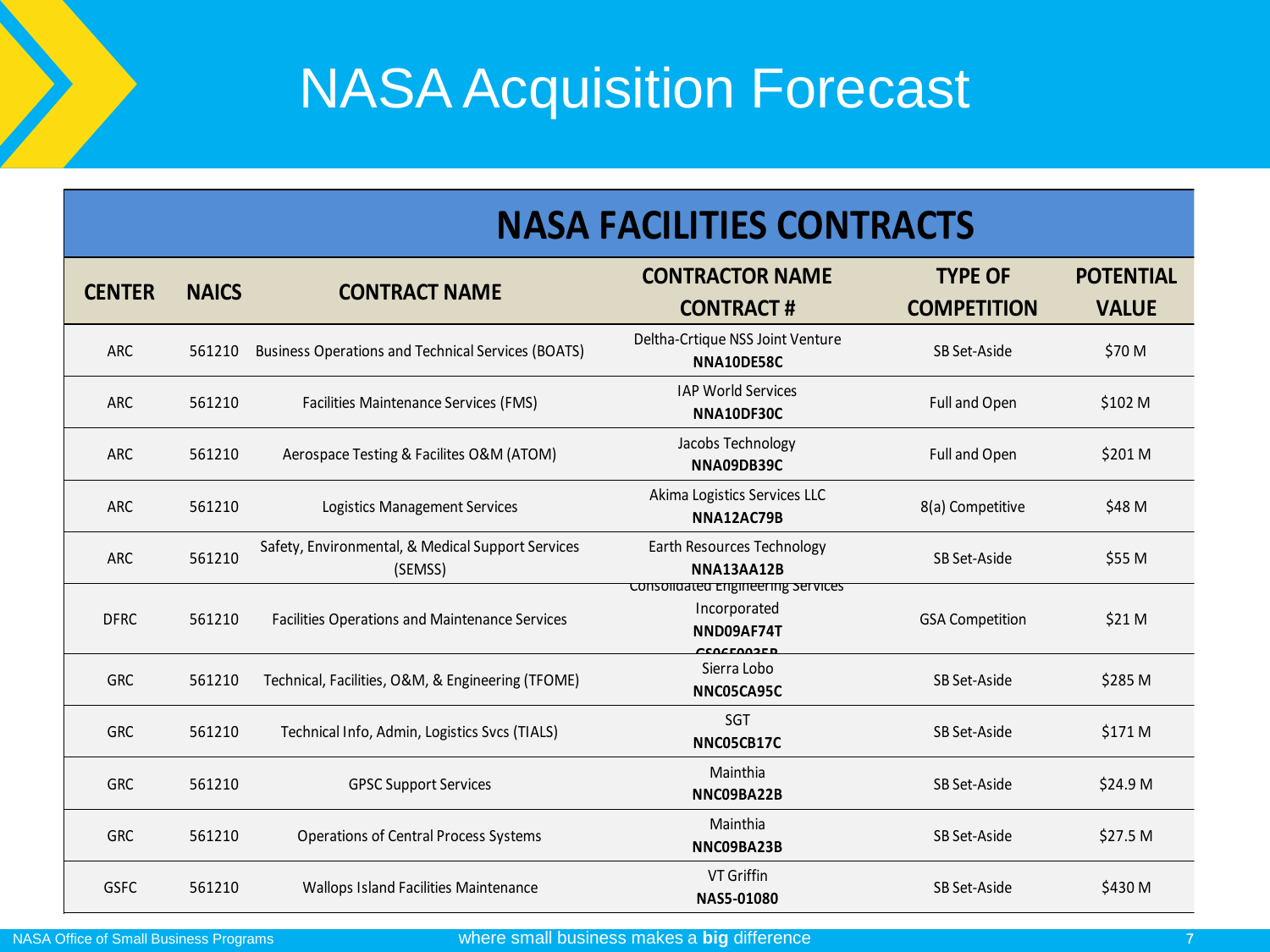## NASA Small Business Initiatives

- Small Business Improvement Plan (SBIP)
	- Established in FY 2008
	- All Agency acquisition stakeholders involved in developing plan to improve NASA Small Business Program
- Acquisition Forecast
	- Redesigned to assist small businesses to locate NASA's future acquisitions
- Small Business Training
	- Developed six different courses to train NASA's acquisition, technical, and program personnel to better understand the benefits of the Small Business Program
	- Conducted 67 different classes with a total of 846 attendees since its inception in FY 2009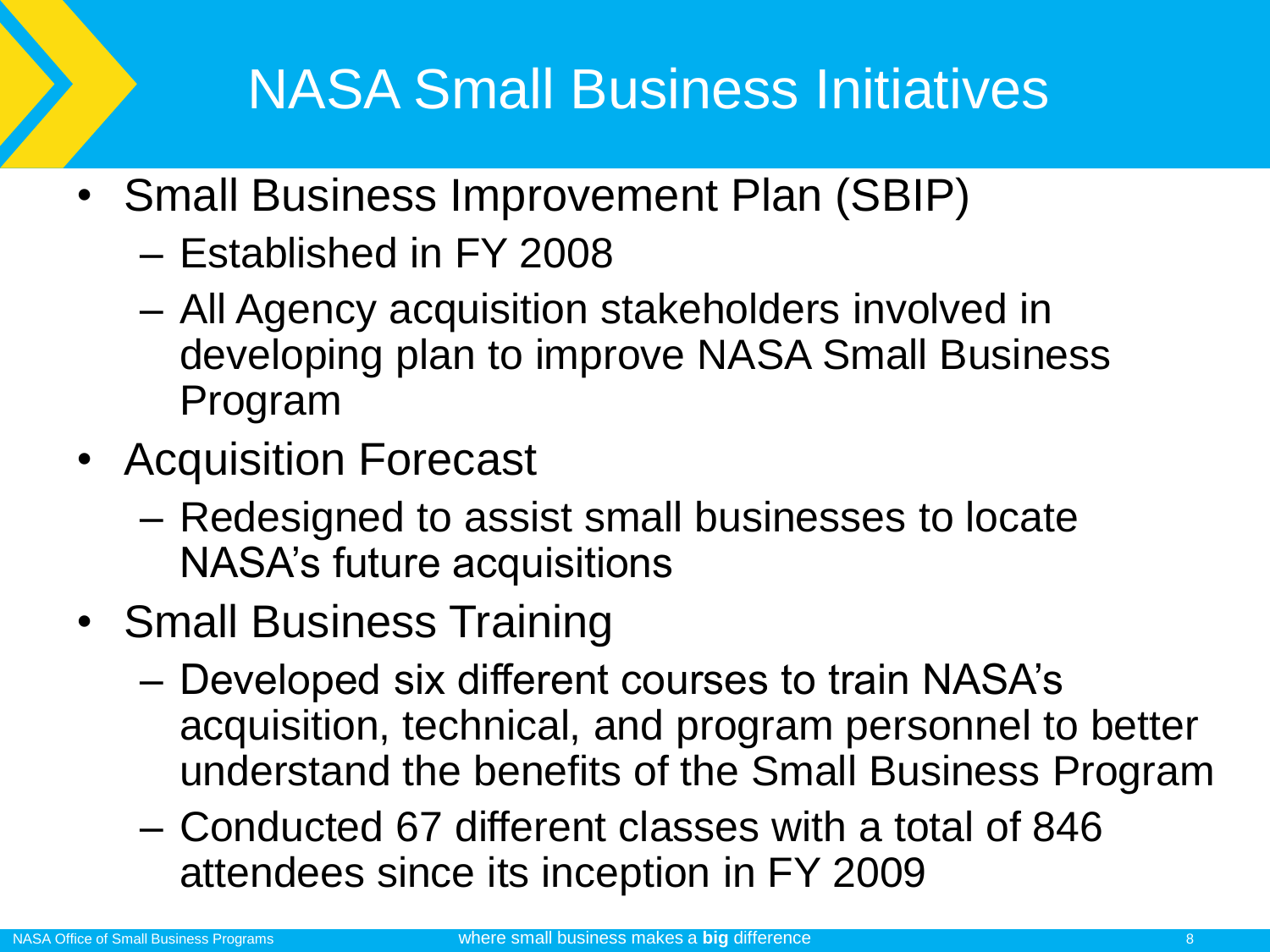#### NASA Small Business Training

| <b>Course ID</b> | Title                                                           |
|------------------|-----------------------------------------------------------------|
| <b>SBTAP</b>     | <b>Small Business Training for the Acquisition Professional</b> |
| <b>SBMR</b>      | <b>Small Business Market Research</b>                           |
| <b>SBTTP</b>     | <b>Small Business Training for Technical Personnel</b>          |
| SBJV&T           | <b>Small Business Joint Venture &amp; Teaming</b>               |
| <b>SBTSE</b>     | <b>Small Business Training for Senior Executives</b>            |
| <b>SBTTC</b>     | <b>Small Business Training for Technical Coordinators</b>       |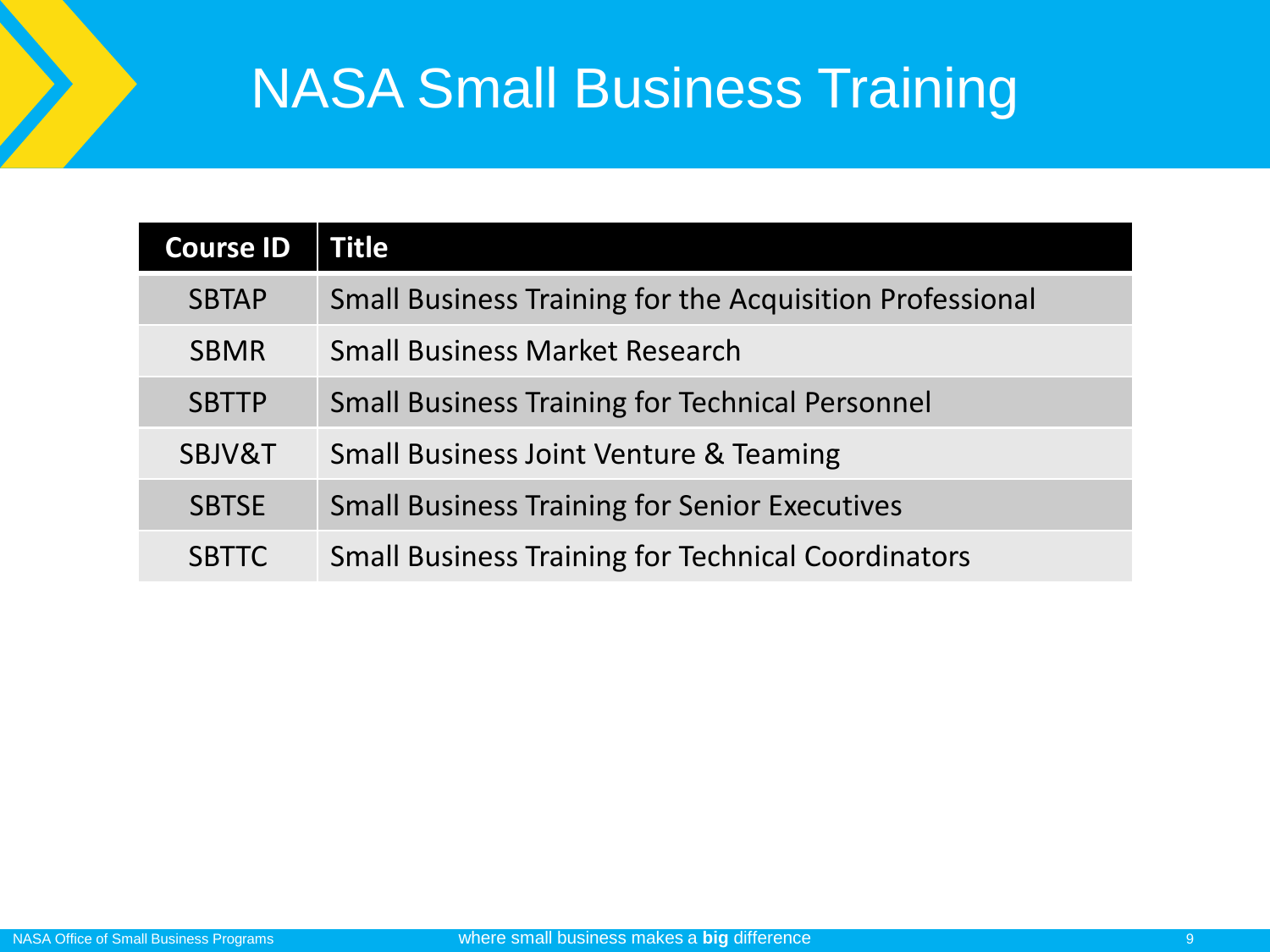#### NASA Small Business Initiatives

- Small Business Technical Coordinator Program
	- Small Businesses work with NASA technical offices to better understand the Agency's requirements
- Making the Grade
	- NASA issued letter(s) requesting each Center to identify breakout opportunities for small businesses in their large contracts
	- Letter(s) signed by Associate Administrator of the Office of Small Business Programs and NASA's Senior Procurement Executive on:
		- February 8, 2011: FY 2011/2012
		- April 23, 2013: FY 2014/2015
	- This initiative has helped NASA increase its Prime Small Business dollars by approximately \$100M each of the last three FY's despite declining Procurement budgets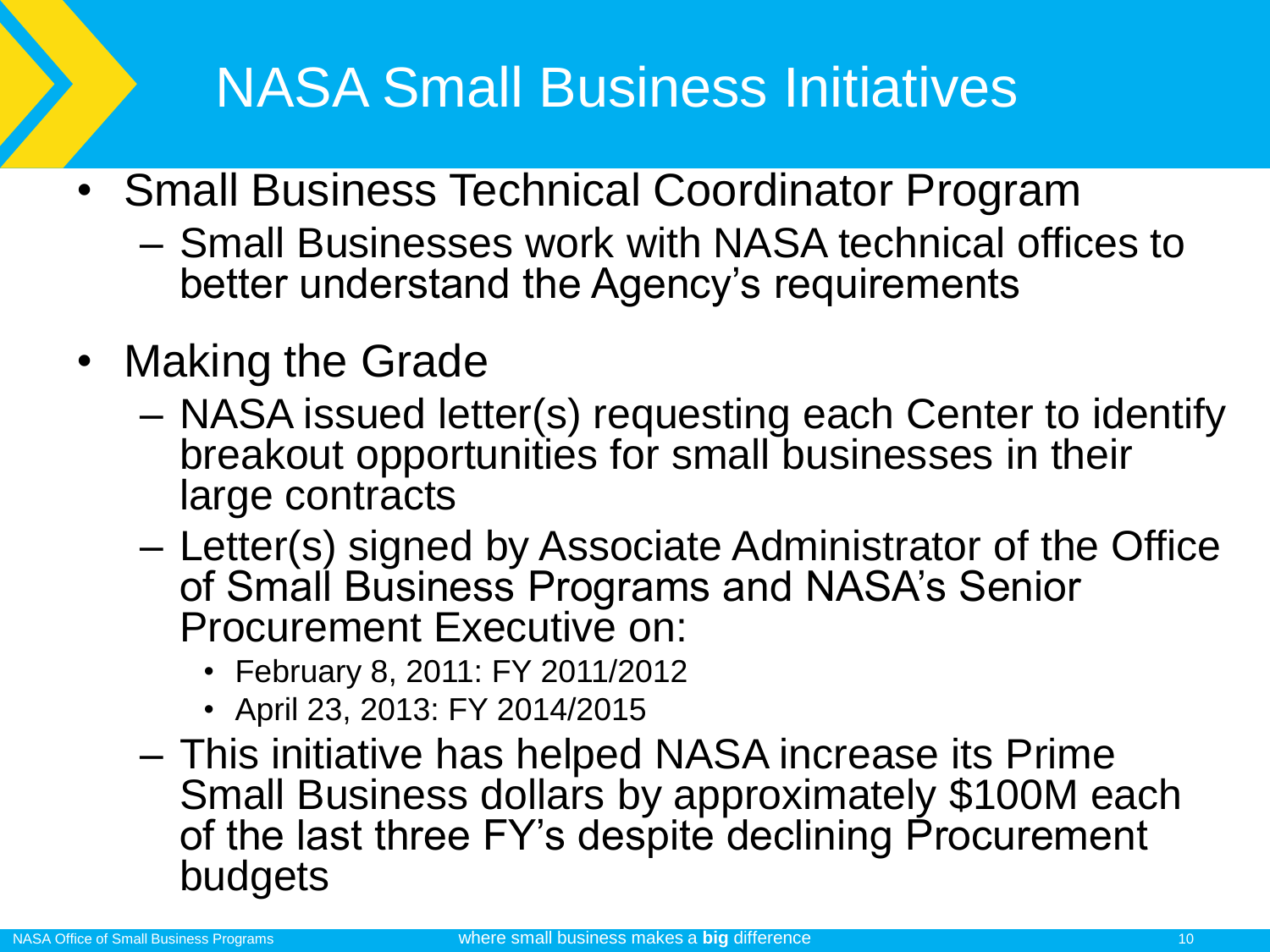#### NASA's SBA Small Business Scorecard over the previous three fiscal years.

| <b>NASA Small Business Scorecard Improvement</b> | <b>Total Spend</b>                                |         |
|--------------------------------------------------|---------------------------------------------------|---------|
| Fiscal Year 2010                                 | $C - $2.4B$<br><b>Awarded to Small Businesses</b> | \$15.4B |
| Fiscal Year 2011                                 | $B - $2.5B$<br><b>Awarded to Small Businesses</b> | \$14.0B |
| Fiscal Year 2012                                 | $A - $2.6B$<br><b>Awarded to Small Businesses</b> | \$13.7B |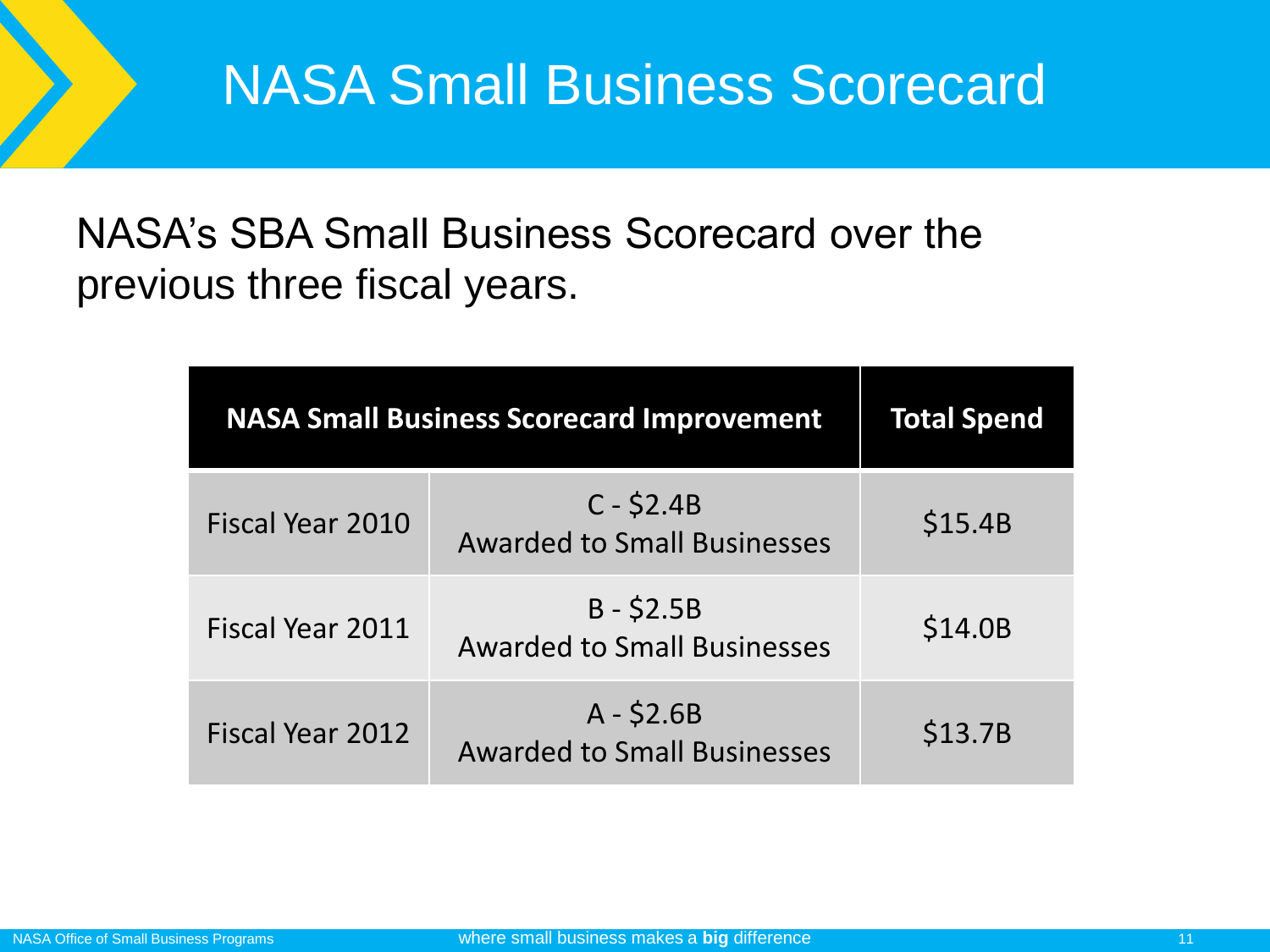#### NASA's Top NAICS Codes by Dollars

| <b>6 digit NAICS Code (Description)</b>                                                                             | <b>Total Dollars</b> |
|---------------------------------------------------------------------------------------------------------------------|----------------------|
| 541710 (RESEARCH AND DEVELOPMENT IN THE PHYSICAL, ENGINEERING, AND LIFE SCIENCES)                                   | \$4,047,688,793.86   |
| 541712 (RESEARCH AND DEVELOPMENT IN THE PHYSICAL, ENGINEERING, AND LIFE SCIENCES (EXCEPT                            | \$1,912,984,494.41   |
| BIOTECHNOLOGY))                                                                                                     |                      |
| 336414 (GUIDED MISSILE AND SPACE VEHICLE MANUFACTURING)                                                             | \$1,801,611,579.07   |
| 541330 (ENGINEERING SERVICES)                                                                                       | \$1,368,181,902.78   |
| 927110 (SPACE RESEARCH AND TECHNOLOGY)                                                                              | \$777,822,656.91     |
| 561210 (FACILITIES SUPPORT SERVICES)                                                                                | \$705,749,899.70     |
| 517919 (ALL OTHER TELECOMMUNICATIONS)                                                                               | \$596,086,366.99     |
| 481212 (NONSCHEDULED CHARTERED FREIGHT AIR TRANSPORTATION)                                                          | \$573,165,722.04     |
| 541512 (COMPUTER SYSTEMS DESIGN SERVICES)                                                                           | \$387,579,725.50     |
| 336415 (GUIDED MISSILE AND SPACE VEHICLE PROPULSION UNIT AND PROPULSION UNIT PARTS<br><b>MANUFACTURING)</b>         | \$311,035,971.01     |
| 334511 (SEARCH, DETECTION, NAVIGATION, GUIDANCE, AERONAUTICAL, AND NAUTICAL SYSTEM AND<br>INSTRUMENT MANUFACTURING) | \$218,639,810.66     |
| 541519 (OTHER COMPUTER RELATED SERVICES)                                                                            | \$184,144,741.54     |
| 517110 (WIRED TELECOMMUNICATIONS CARRIERS)                                                                          | \$162,492,811.34     |
| 541690 (OTHER SCIENTIFIC AND TECHNICAL CONSULTING SERVICES)                                                         | \$135,050,130.05     |
| 541513 (COMPUTER FACILITIES MANAGEMENT SERVICES)                                                                    | \$128,407,934.89     |
| 561612 (SECURITY GUARDS AND PATROL SERVICES)                                                                        | \$98,933,704.37      |
| 541611 (ADMINISTRATIVE MANAGEMENT AND GENERAL MANAGEMENT CONSULTING SERVICES)                                       | \$94,853,459.69      |
| 236220 (COMMERCIAL AND INSTITUTIONAL BUILDING CONSTRUCTION)                                                         | \$86,651,870.17      |
| 561110 (OFFICE ADMINISTRATIVE SERVICES)                                                                             | \$78,405,718.89      |
| 333314 (OPTICAL INSTRUMENT AND LENS MANUFACTURING)                                                                  | \$70,628,319.69      |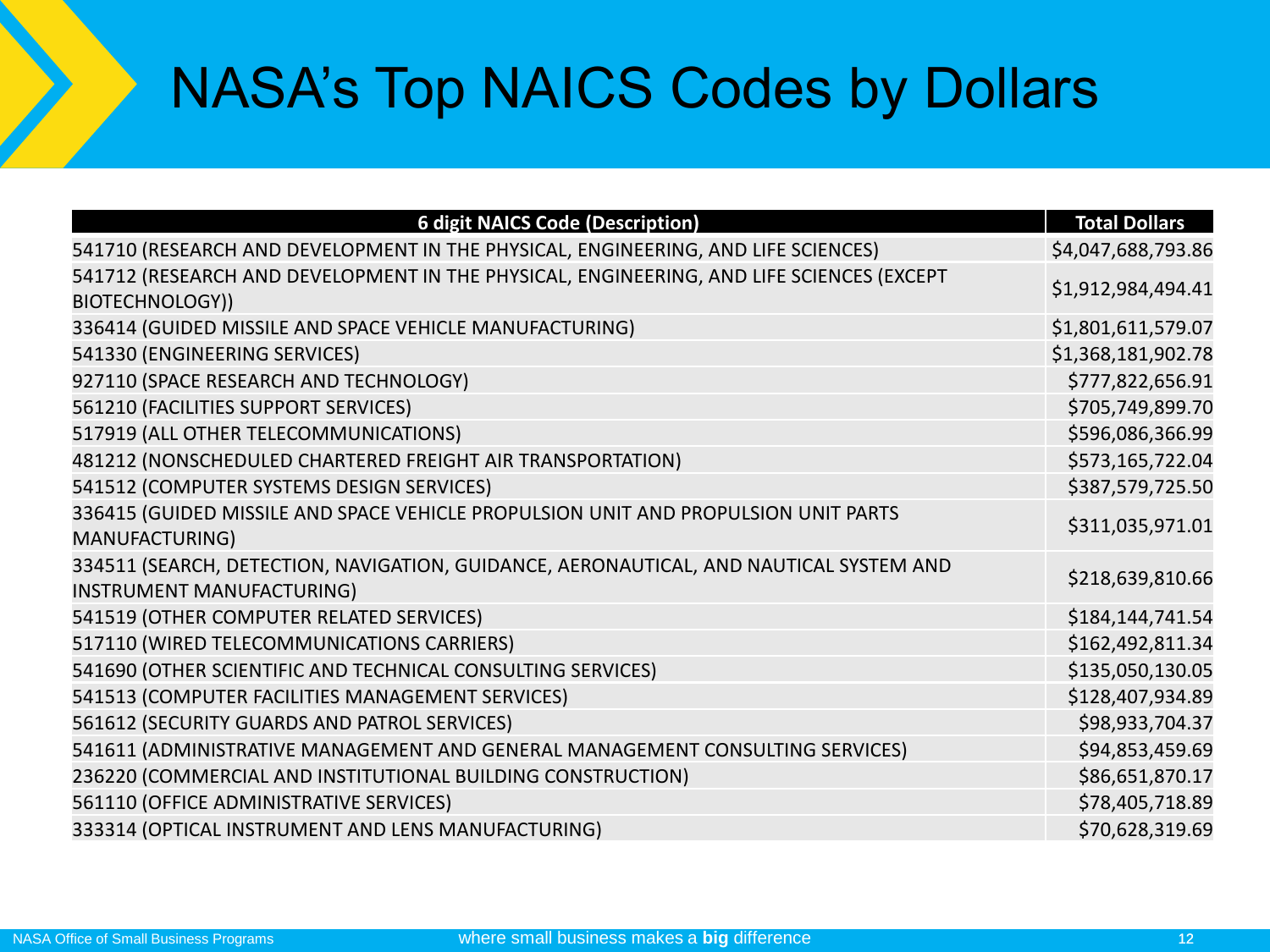#### National Defense Authorization Act

- Small Business Provisions
	- Sec. 1631: Moving from the 8 (a) program a way agencies can attempt to increase participation in other subcategories of small business.
	- Sec. 1632: Reporting on Goals Must justify failure for achieving goals. Must delineate tools used. Report available on a public web site.
	- Sec. 1633: Training shall be developed for SES. SES associated with for acquisition shall assume responsibility for agency's success in meeting goals. This includes Program managers.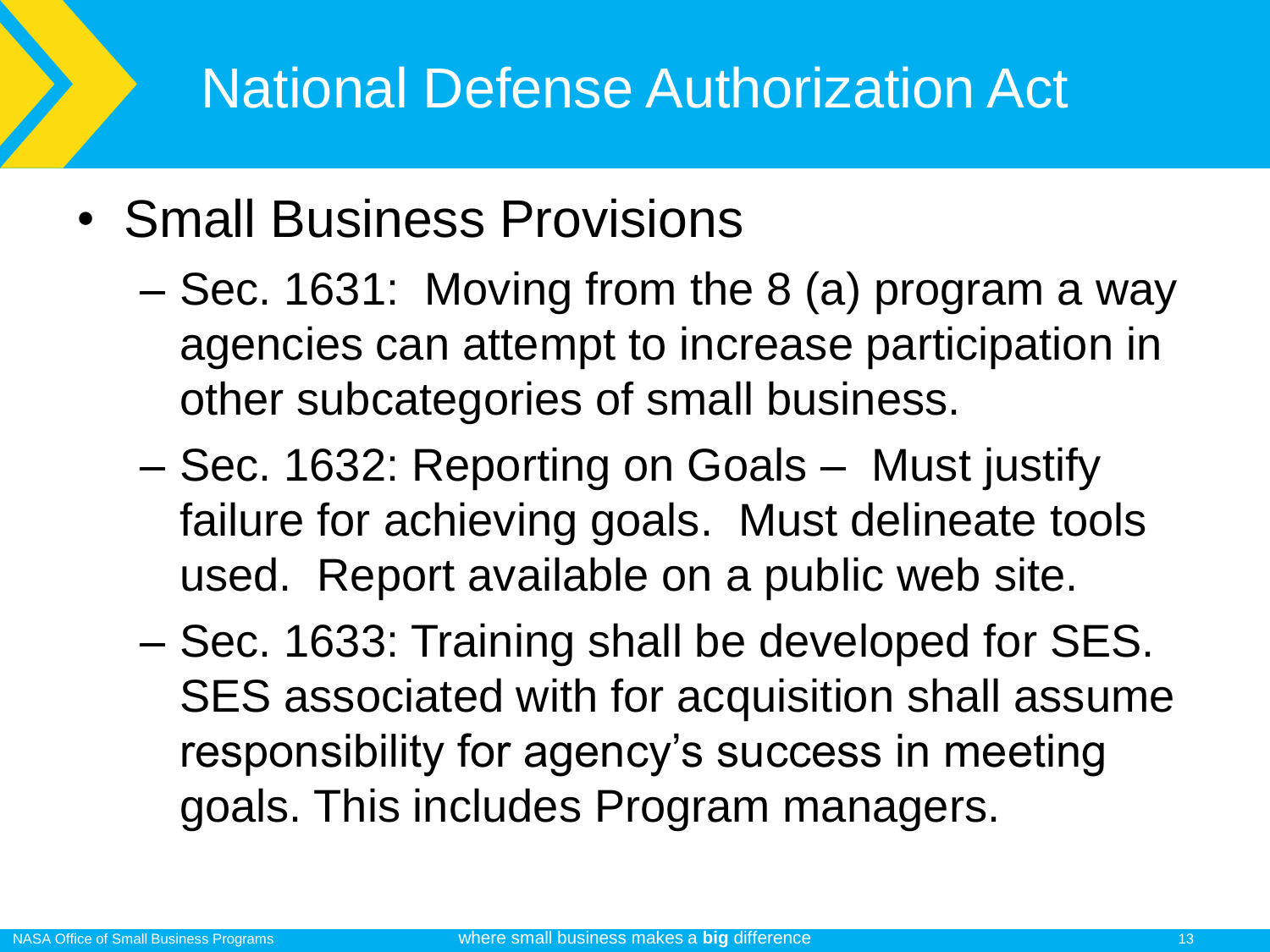## National Defense Authorization Act: Mentor-Protégé Program

- Sec. 1641: SBA authorized to establish a mentorprotégé program for all small business concerns.
- Sec. 1641: SBA must approve each agency's mentorprotégé program.
- Sec. 1641: Current Mentor-Protégé agreements shall be permitted to continue until expiration date in agreement.
	- Not effective until one year after SBA issues its regulations
	- Does not Apply to DoD
- Sec. 1641: SBA required to issue regulations within 270 days of enactment of NDAA.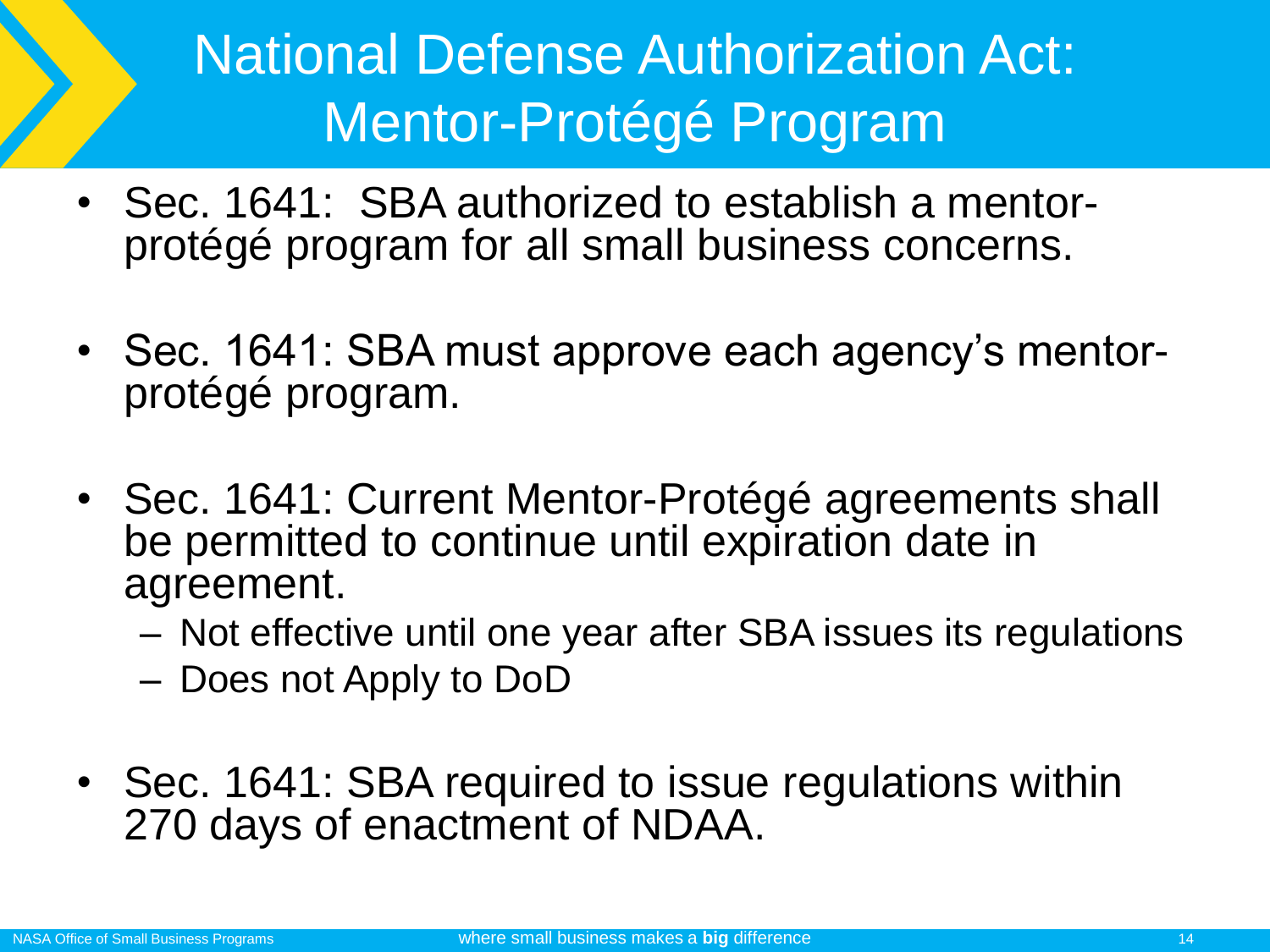## National Defense Authorization Act: Transparency in Subcontracting

- Sec. 1651: Same subcontracting limitations, but contracting amounts on similarly situated with entities not considered subcontracting for purposes of limitations.
	- Appears limitation does not include subcontract of "like" small business, e.g., subcontract with WOSB not included in limitation when WOSB set aside.
	- "Similarly situated" defined: 8(a), WOSB, EDWOSB, HUBZone, SDVOSB
- Sec. 1651: SBA may change thru rulemaking the percentages for the limitation to reflect conventional industry practice.
- Sec. 1652: Penalties for violating limitations is greater of \$500K or \$ amount expended in excess of permitted levels.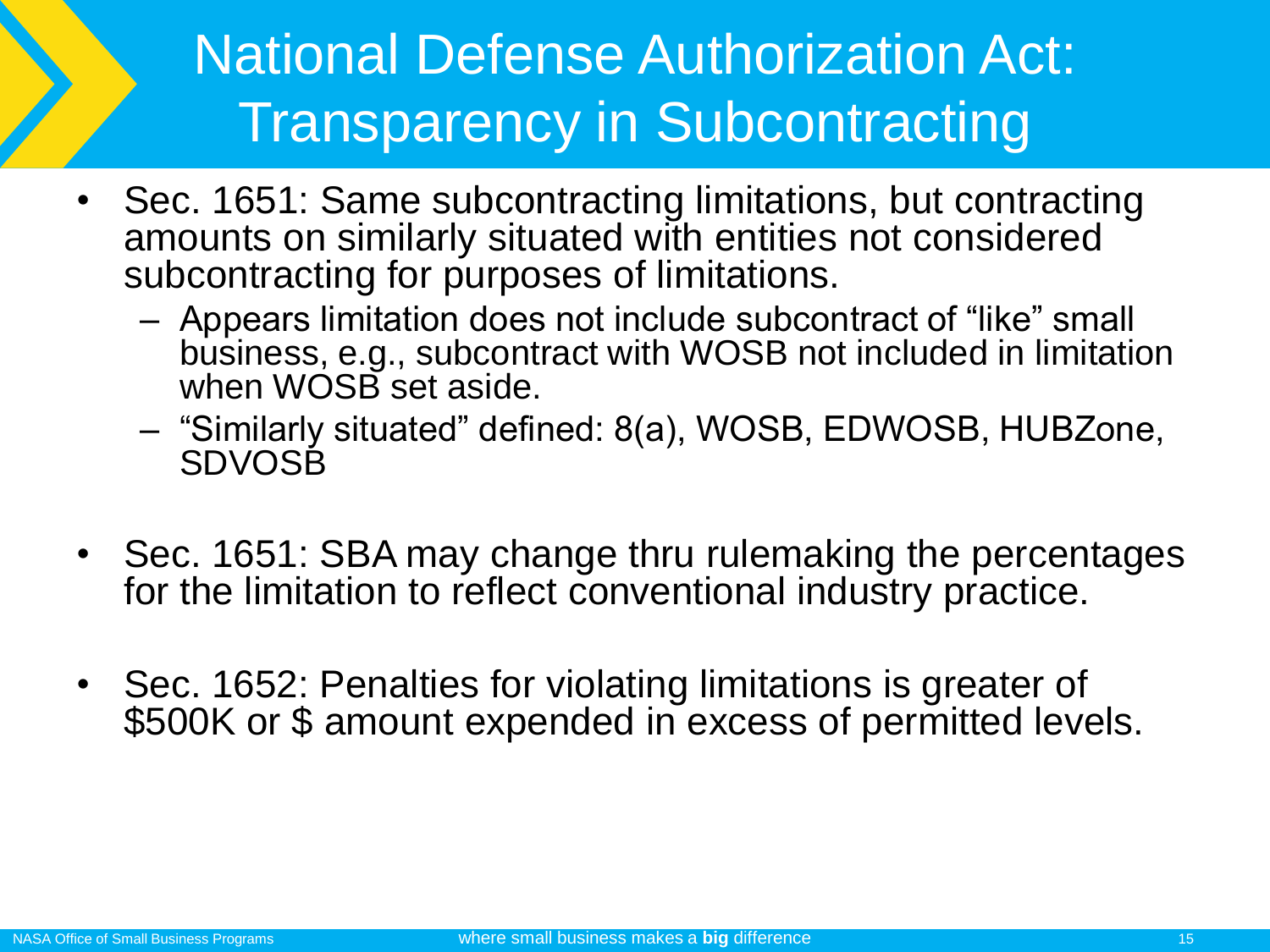# National Defense Authorization Act: Subcontracting Plans

- Sec. 1653: Changes to requirements for plan.
	- Agencies collect and report extent to which contractor "meet the goals" and objectives
	- Agencies periodically review data for purposes of determining good faith by prime
- Sec. 1653: Failure to comply in good faith shall be a material breach of such contract or subcontract and may be considered in any past performance evaluation of the contractor.
- Sec. 1654: Appropriate Federal Web site replaces Commerce Business Daily for notices of subcontracting opportunities.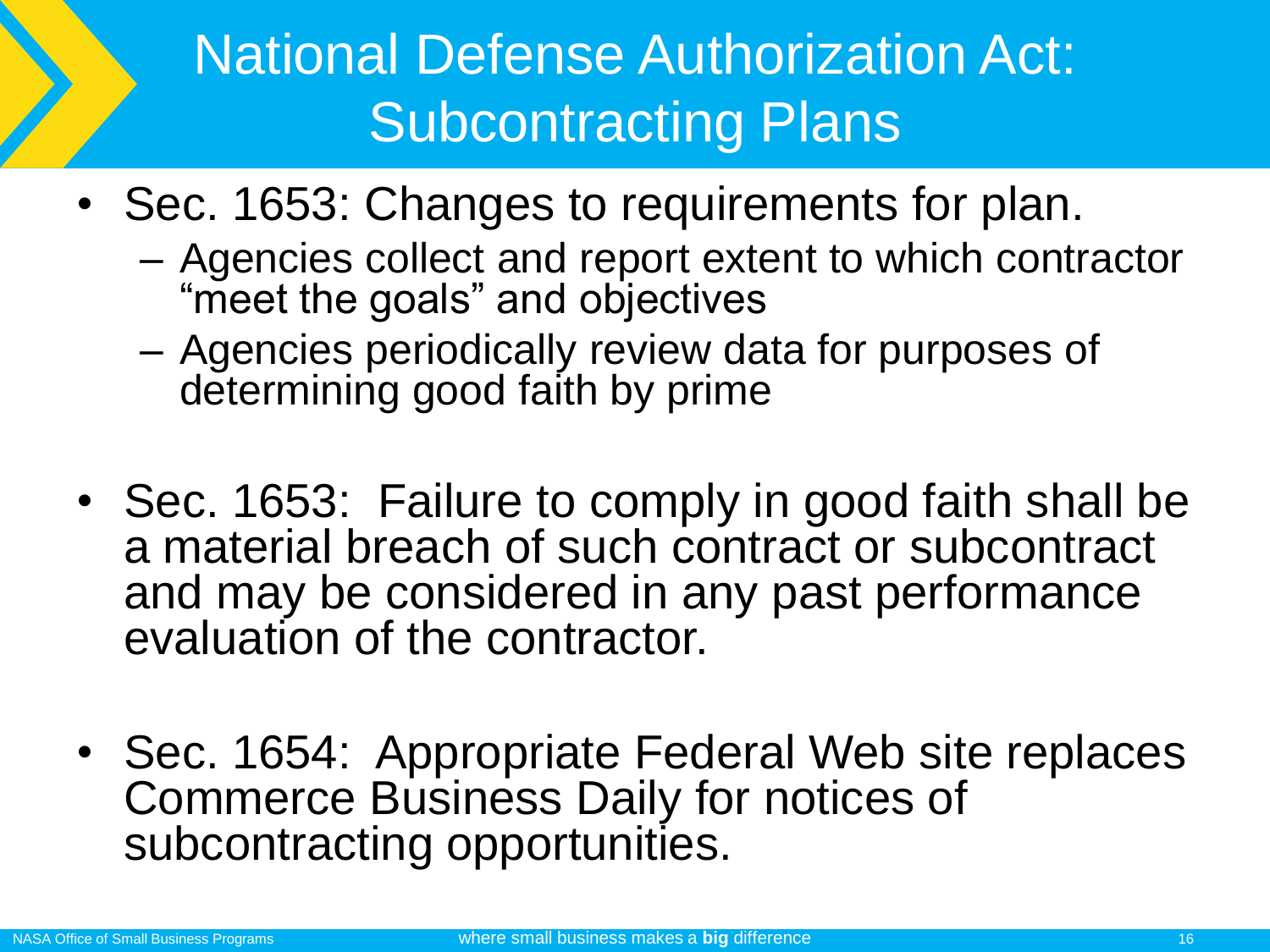#### National Defense Authorization Act: Offices of Small & Disadvantaged Business Units

- Sec. 1691: Head of the OSDBU must be an SES if Chief Acquisition Officer and senior procurement executive are SES.
- Sec. 1691: Head of the OSDBU shall "report directly and exclusively to the head of the agency."
- Sec. 1691: Increases duties to include involvement in in-souring decisions and advice on acquisition strategies, market research, and justifications.
- Sec. 1691: Requires reporting on percentage of OSDBU budget used for training and travel.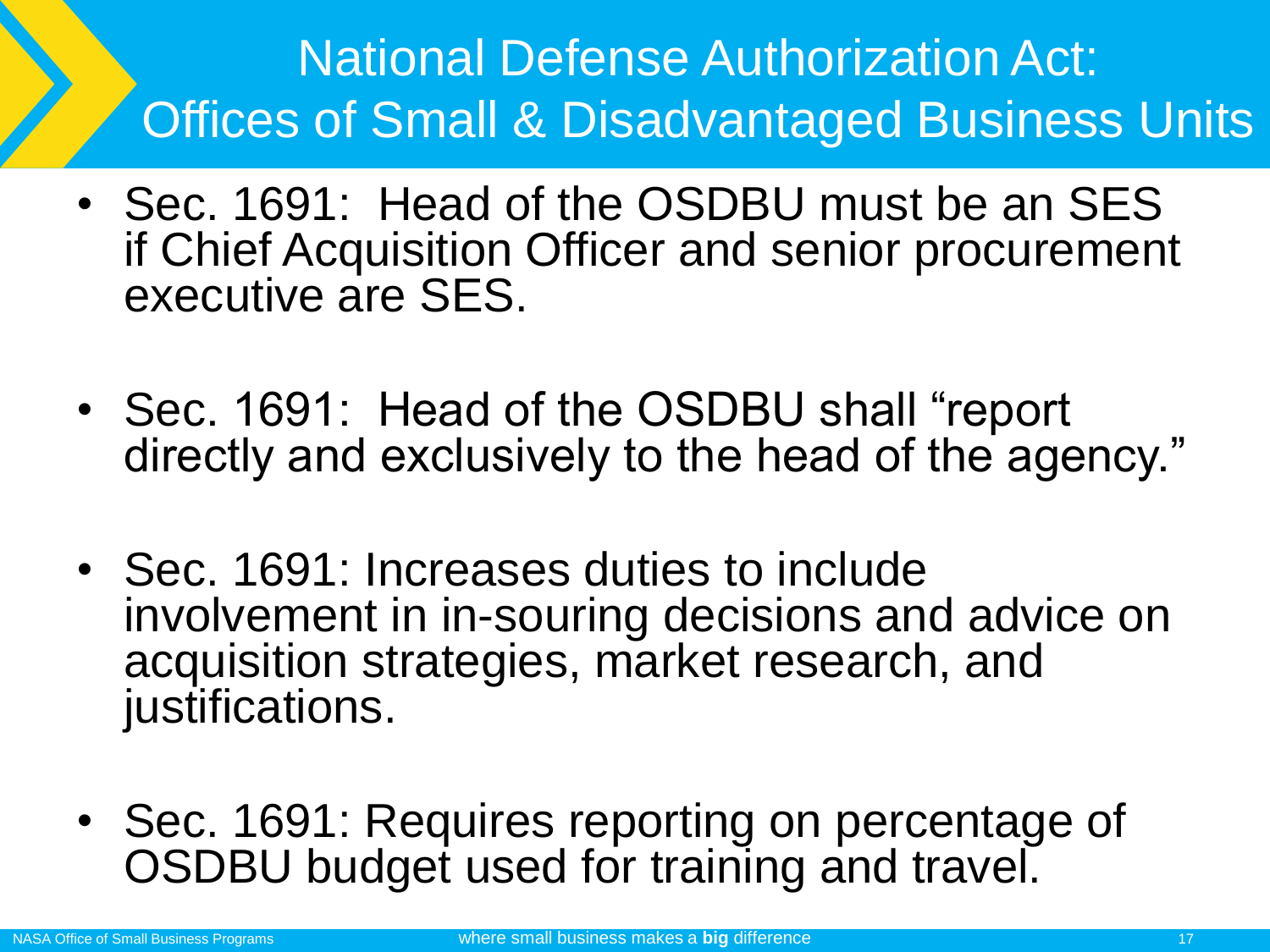## NASA Small Business Social Media

About OSBP Social Media:

OSBP social media sites that provide instant access to procurement opportunities, small business information, or small business community, outreach and matchmaking events



NASASmallBusiness

Facebook Likes: 9,890 Weekly Total Reach: 908 People Talking About the OSBP Page: 111 <http://www.facebook.com/NASASmallBusiness>



**Twitter** Followers: 473 [http](http://nasaosbp.blogspot.com/)[://twitter.com/NASA](http://twitter.com/NASA_OSBP)*[\\_](http://twitter.com/NASA_OSBP)*[OSBP](http://twitter.com/NASA_OSBP)



Blogger (Glenn Delgado's Blog) Monthly Pageviews: 90 All time Pageviews: 1,810 <http://nasaosbp.blogspot.com/>